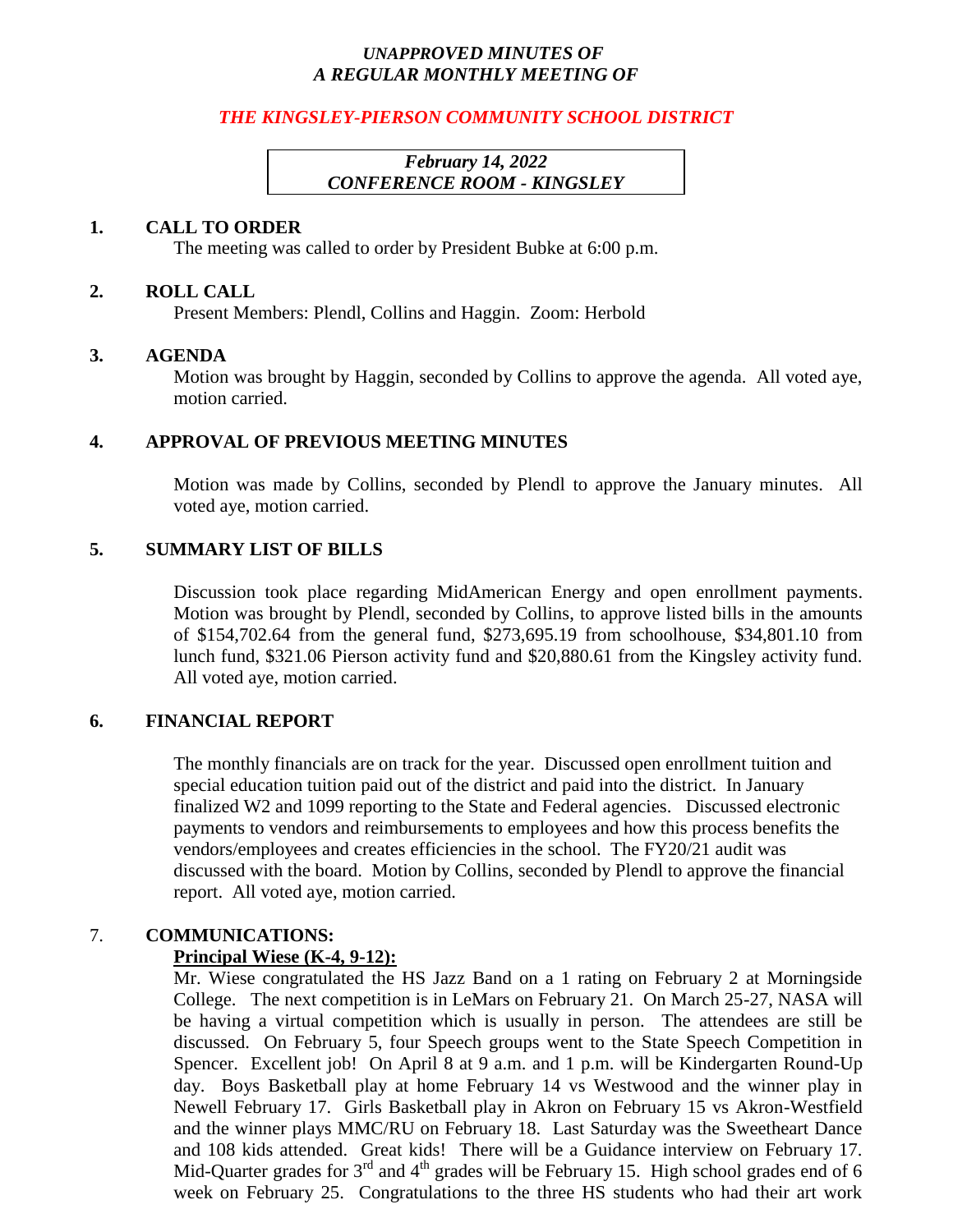displayed at the Youth Art Museum. Thanks to the many helpers getting the weight room ready and a reminder to the study body regarding the appropriate music played in the weight room. Congratulations to the State Wrestling qualifiers Juan Juarez, Tyler Orzechowski and Damon Schmid.  $1<sup>st</sup>$  session will be February 17 and  $2<sup>nd</sup>$  session will be February 18.

## **Principal Brand (5-8):**

Mr. Brand discussed FAST testing in the middle school at the end of January. During  $2^{nd}$ semester, "WIN" time was rolled out which stands for What I Need. This supports students struggling academically and challenges students that need more. The Valentine's Day fundraiser with Mrs. Mauch was the best year yet. High School choir delivered flowers, crush pop and songs throughout the middle school. There will be a Krispy Kreme Fundraiser from February 16 through March 1, then deliver March 12. This fundraiser supports the PBIS program and middle school athletics. The  $5<sup>th</sup>$  grade will go to Hill View Park on February 25 and the Wilcox Farm on March 4. An AEA literacy coach introduced teachers to FAST data, reports and progress monitoring. Good luck to the State Wrestlers!

## **Supt. Bailey**

Mr. Bailey explained the Governor's Emergency Proclamation will be allowed to expire on Feb. 15. It will not be necessary to discuss the return to learn plan every board meeting, although we are still required to review every 6 months for federal purposes. Mr. Bailey will review with the school attorney regarding the school permit policy. Mr. Bailey discussed with the Board the current school calendar and the no school day on April 1<sup>st</sup> and some of the staff were concerned about Prom on April 2. The Board decided not to change the current calendar unless it was unanimous among staff to change. Some staff had plans for the weekend. Due to a snow day on January 14<sup>th</sup>, no ISASP training occurred. In order to reschedule the training, the Board agreed to change March  $2<sup>nd</sup>$  as an early dismissal at 12:30 p.m. The Teacher's Association has requested information. It may be the first week in March to meet and present their offer. The  $1<sup>st</sup>$  two sessions are open to the public, then closed sessions with the representatives, Collins and Bubke. Iowa Senate approved a bill to increase the Supplemental State Aide by 2.5%. JH Wrestling will be in Kingsley on February  $24<sup>th</sup>$  at 4 p.m. Staff will be allowed to leave at 3:30 p.m.

# **8. OLD BUSINESS –** No old business

### **9. NEW BUSINESS**

### **Resignations:**

Motion by Collins, seconded by Haggin to accept the resignation of Tabitha Snyder at the end of the school year pending suitable replacement. All voted aye, motion carried. Motion by Collins, seconded by Plendl to accept the resignation of Julia Castle at the end of the year. All voted aye, motion carried.

### **Contract Recommendations:**

Motion by Collins, seconded by Haggin to approve Erika Bates as Head Softball for the 2021-2022 school year. All voted aye, motion carried. Motion by Collins, seconded by Plendl to extend a contract to Jerica Stickney as Assistant Boys and Girls Golf for the 2021- 2022 school year. All voted aye, motion carried.

# **Facility Projects:**

Motion by Collins, seconded by Plendl to approve softball batting cage from Cardis Fence for \$17,845 to build a permanent batting cage area at the softball field. All voted aye, motion carried. Motion by Collins, seconded by Plendl to purchase 115 chromebooks from Rick's Computer for \$42,625 using Federal Connectivity Grant Funds. All voted aye,